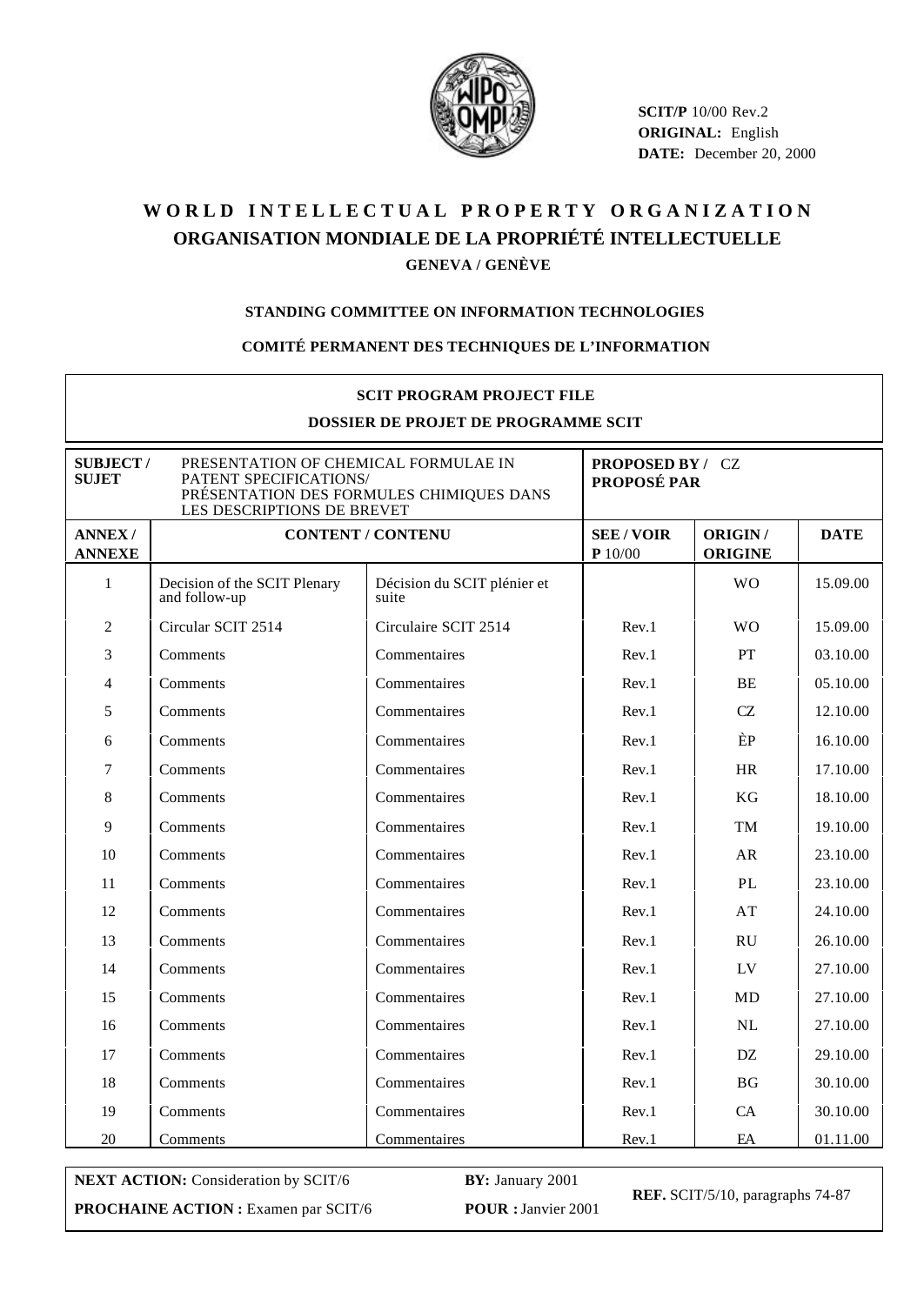# SCIT/P 10/00 Rev.2 page 2

| <b>ANNEX/</b><br><b>ANNEXE</b> | <b>CONTENT / CONTENU</b>              |                                                    | <b>SEE/VOIR</b><br>$\mathbf{P}$ 10/00 | ORIGIN /<br><b>ORIGINE</b> | <b>DATE</b> |
|--------------------------------|---------------------------------------|----------------------------------------------------|---------------------------------------|----------------------------|-------------|
| 21                             | Comments                              | Commentaires                                       | Rev.1                                 | $\rm{EE}$                  | 01.11.00    |
| $22\,$                         | Comments                              | Commentaires                                       | Rev.1                                 | $\rm{JP}$                  | 01.11.00    |
| $23\,$                         | Comments                              | Commentaires                                       | Rev.1                                 | $\mathrm{AU}$              | 02.11.00    |
| $24\,$                         | Comments                              | Commentaires                                       | Rev.1                                 | US                         | 02.11.00    |
| $25\,$                         | Comments                              | Commentaires                                       | Rev.1                                 | $\mathop{\hbox{\rm ES}}$   | 03.11.00    |
| $26\,$                         | Comments                              | Commentaires                                       | Rev.1                                 | $\rm MG$                   | 03.11.00    |
| $27\,$                         | Comments                              | Commentaires                                       | Rev.1                                 | $\operatorname{EG}$        | 12.11.00    |
| $28\,$                         | Summary of replies and<br>conclusions | Résumé des réponses et des<br>conclusions          | Rev.1                                 | <b>WO</b>                  | 24.11.00    |
| $29\,$                         | Comments to Circular<br>SCIT 2514     | Commentaires concernant la<br>circulaire SCIT 2514 | Rev.2                                 | $\rm{DE}$                  | 30.11.00    |
|                                |                                       |                                                    |                                       |                            |             |
|                                |                                       |                                                    |                                       |                            |             |
|                                |                                       |                                                    |                                       |                            |             |
|                                |                                       |                                                    |                                       |                            |             |
|                                |                                       |                                                    |                                       |                            |             |
|                                |                                       |                                                    |                                       |                            |             |
|                                |                                       |                                                    |                                       |                            |             |
|                                |                                       |                                                    |                                       |                            |             |
|                                |                                       |                                                    |                                       |                            |             |
|                                |                                       |                                                    |                                       |                            |             |
|                                |                                       |                                                    |                                       |                            |             |
|                                |                                       |                                                    |                                       |                            |             |
|                                |                                       |                                                    |                                       |                            |             |
|                                |                                       |                                                    |                                       |                            |             |
|                                |                                       |                                                    |                                       |                            |             |
|                                |                                       |                                                    |                                       |                            |             |
|                                |                                       |                                                    |                                       |                            |             |
|                                |                                       |                                                    |                                       |                            |             |
|                                |                                       |                                                    |                                       |                            |             |